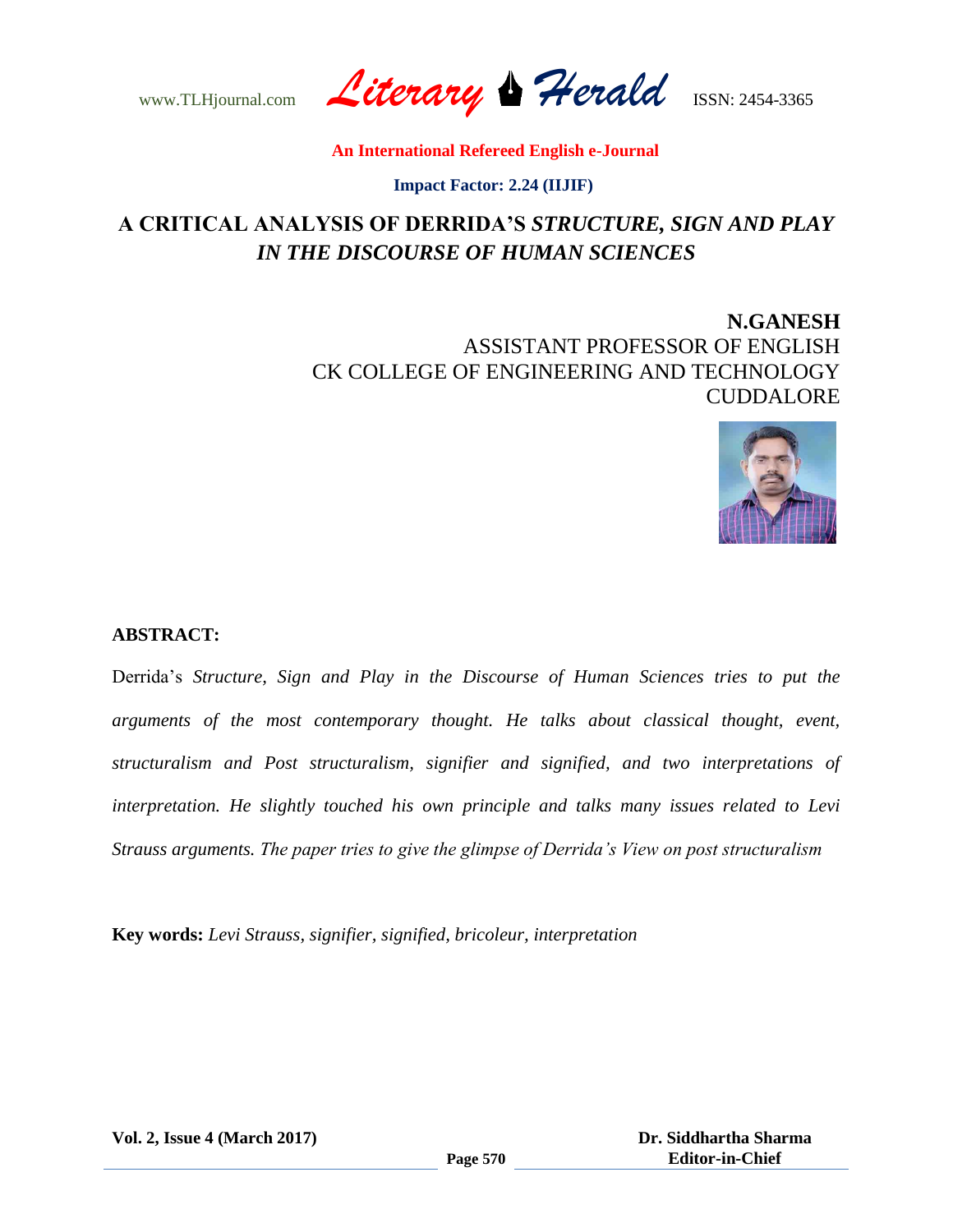www.TLHjournal.com *Literary Herald*ISSN: 2454-3365

 **Impact Factor: 2.24 (IIJIF)**

# **A CRITICAL ANALYSIS OF DERRIDA'S** *STRUCTURE, SIGN AND PLAY IN THE DISCOURSE OF HUMAN SCIENCES*

## **N.GANESH** ASSISTANT PROFESSOR OF ENGLISH CK COLLEGE OF ENGINEERING AND TECHNOLOGY CUDDALORE

*Structure, Sign and Play in the Discourse of Human Sciences* is a key text in post structuralism. It was first delivered at John"s Hopkins University Baltimore in 1966, in the course of an international seminar on structuralism. Ironically Derrida"s lecture subverted the certainties of structuralism by questioning the very concept of structure. Structuralism itself was an attempt to evade the metaphysical assumptions of western philosophy. Just as the modern physical sciences replaced philosophical speculation about the nature of matter with more empirical description, philosophical reflection about the nature of man was to be superseded by sciences like linguistic and anthropology. Derrida argues in this lecture, as well as his major work *Of Grammatology* that Saussure and Levi Strauss relied on problematic metaphysical assumption in setting up their enterprises, and thus had not succeeded in freeing themselves completely from the philosophical difficulties they were attempting to avoid. Derrida agrees to the structuralists that metaphysical assumptions can no longer be genuinely believed. But the structuralist attempts to get beyond metaphysics are not successful because these attempts still show latent metaphysical strains entitled by retaining as "natural" such opposition as those between nature and culture, inside and outside, speech and writing, identity and differences, and engineers and bricoleur.

Derrida sees in modern times a particular "event" which constitutes a radical break from passed ways of thoughts. He associates this break with the philosophy of Nietzche and Heidegger and the psychoanalysis of `Freud. The event concerns the "de-entering" of the western intellectual universe. Before this event took place, the existence of a norm or center in all things was taken for granted. In the work of Derrida the term 'center' is used to represent " a point of presence, a fixed origin" which imposes a limit on the play of the structure in which it is placed. Derrida also uses a range of other terms, including 'origin', 'end', 'arche' and 'telos' as roughly equivalent to centre. According to Derrida in western thinking, the authority that fixes meaning is generally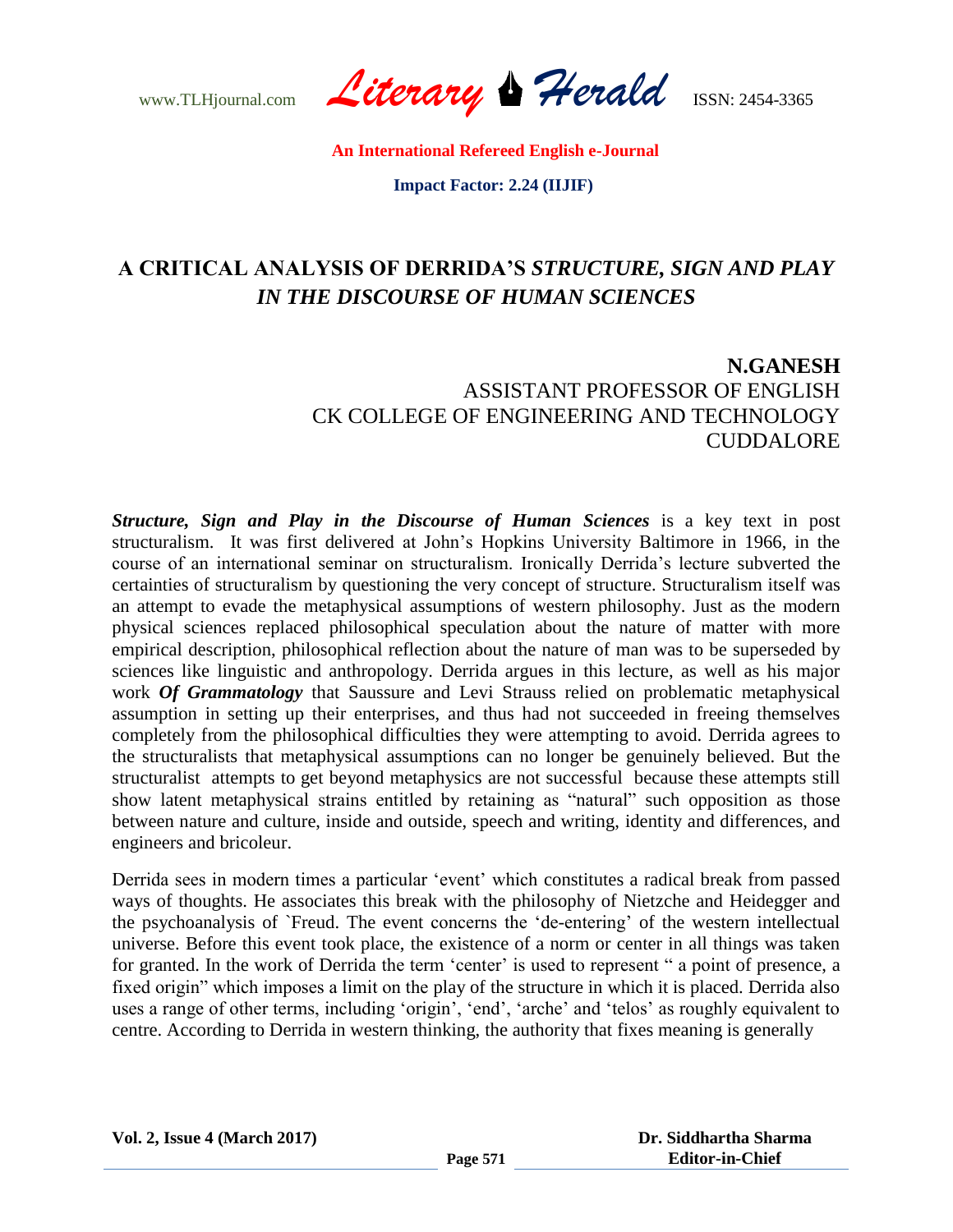www.TLHjournal.com *Literary Herald*ISSN: 2454-3365

#### **Impact Factor: 2.24 (IIJIF)**

concealed as existing in a structure and thought to be the precise centre which itself escapes structurality, that is to say, not subject to the play of signification. In other words certain aspects of understanding are taken to be self-evidently true. Thus the concept of the center or foundation of knowledge or meaning is an immovable moves, on which structure of beliefs or understandings have been thought to be based or securely 'centered'. 'De-centering' desroys notions of self-evident and absolute grounds in knowledge. Therefore there is the recognition in modern thought of what Derrida calls" the structurality of Structures"

While offering the critique of the 'transcendental signifier' attached to metaphysical thinking Derrida concedes that we cannot attack metaphysics without the concepts of metaphysics because we have no language, no syntax and no vocabulary alien to metaphysical concepts. He demonstrates this by showing how the concept of the sign introduced to attack metaphysics is itself tainted with metaphysics. The structuralists" concept of the sign is that of a signifier attached to a signified. The binary opposition of signifier/signified breaks down on the realization that the signified of a signifier can be shown to be just another signifier which in search of signified encounter yet another signifier and so on.

Derrida goes to examine some of the concept of the French ethonologist Claude Levi Strauss in order to show how important hierarchical opposition breaks down during the course of the discourse central to the nature/culture opposition.'Nature' is that "which is universal and spontaneous, not depending on any particular culture or determinate norm". "Culture" on the other hand "depends on a system of norms regulating society and is therefore capable of varying from one social structure to another". Levi-Strauss came to consider the incest prohibition in human society that it was at one and same time universal (i.e. natural) and social prohibition (i.e. cultural). Derrida argues that this scandal that Levi-Strauss encounter in the interrupted system of concepts which sanctioned the difference between nature and culture.

Levi-Strauss defines mythical thought as " a kind of intellectual bricolage" a definition which depends on the bricoleur/engineer opposition. The bricoleur is one who uses the means at hand and one who is ready to adopt anything to his job. The engineer on the other hand insists on using precise tools, readymade and appropriate for the job in hand. Derrida calls the concept of the engineer" a theological idea", that is to say we have to imagine that the engineer equipped with all the appropriate tools must drop from heaven. If we cannot believe such engineer, the very idea of bricologe is threatened because "the difference in which it took on its meaning decomposes"

Levi-Strauss is aware that in his study of myths there is a back, absence of original myth, as Derrida puts it "the epistemological requirement of a centre". As a result, Levi-Strauss says his book on myth itself is a myth. Derrida adds that this absence of a centre or an origin is applicable to all signifying system and he calls this absence as "supplementarity" .a supplement is an essential extra added to something complete in itself.. But the supplement is added in order to complete, to compensate for a back in what was supposed to be complete in itself. The

| <b>Vol. 2, Issue 4 (March 2017)</b> |          | Dr. Siddhartha Sharma  |
|-------------------------------------|----------|------------------------|
|                                     | Page 572 | <b>Editor-in-Chief</b> |